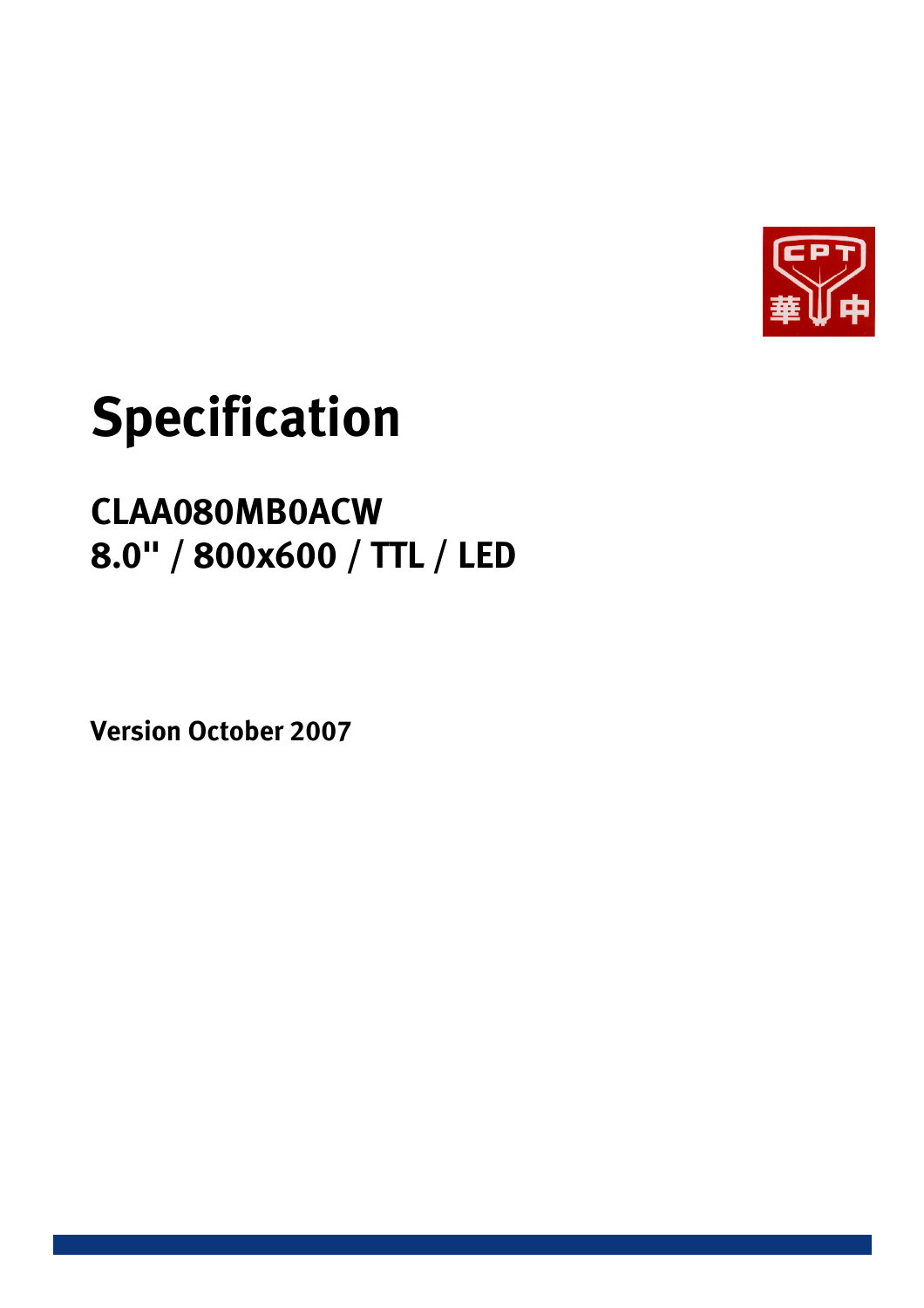# **CONTENTS**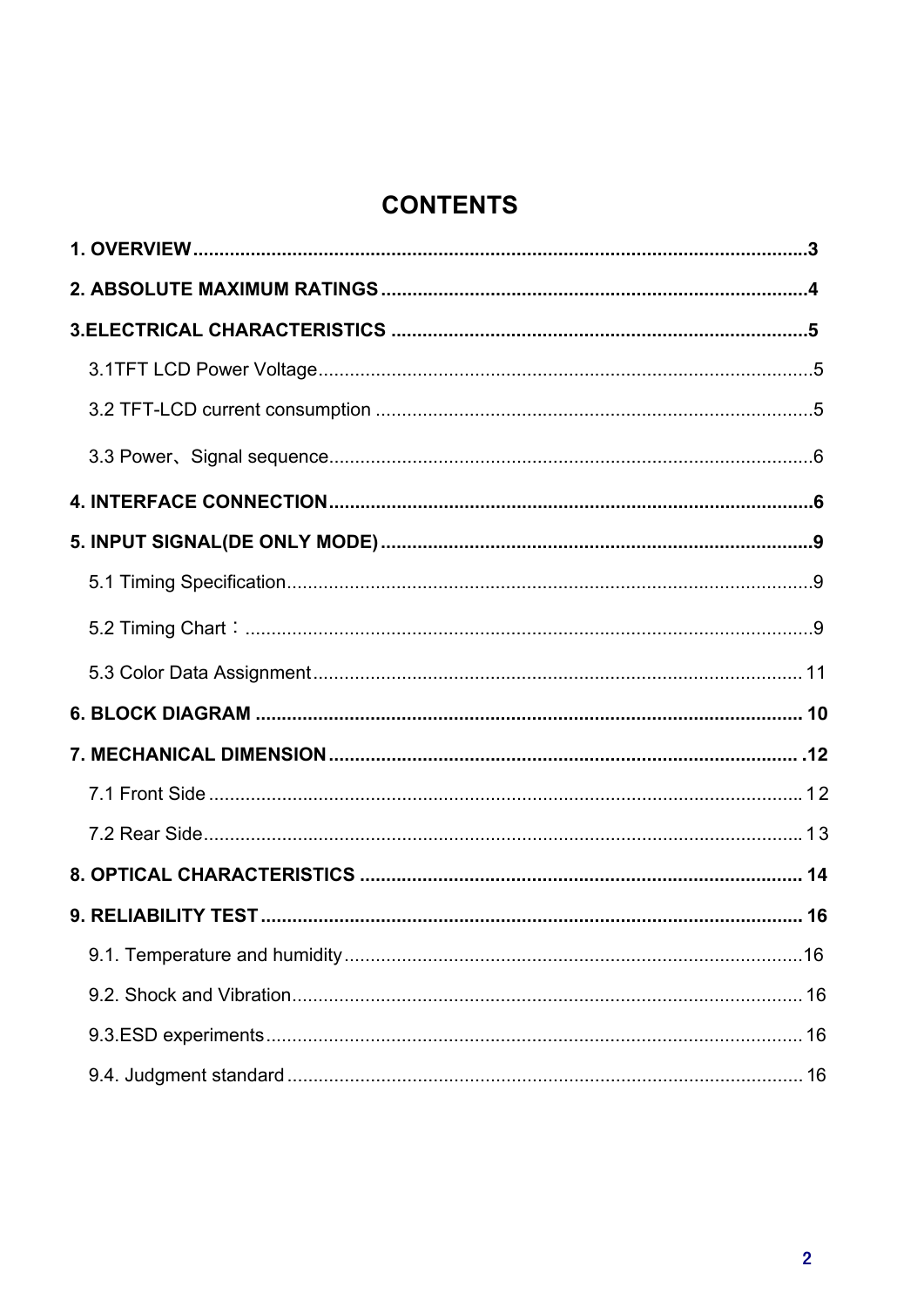### **1. OVERVIEW**

CLAA080MB0ACW is 20.32 cm(8") color TFT-LCD(Thin Film Transistor Liquid Crystal Display)module composed of LCD panel,driver ICs,control circuit,and backlight.

The 8.0" screen produces a high resolution image that is composed of 800×600 pixel elements in a stripe arrangement.Display 262K colors by 6 Bit R.G.B signal input.Use 3.3 voltage to drive the power of LCD system, and 5 Voltage to drive the LED back light.

| <b>ITEM</b>                        | <b>SPECIFICATION</b>         |
|------------------------------------|------------------------------|
| Panel Size                         | 8 inch(panel diagonal)       |
| Display Area (mm)                  | 162(H)×121.5(W)              |
| Number of Pixels                   | 800 (H) ×3(RGB)×600(V)       |
| Pixel Pitch (mm)                   | $0.2025(H) \times 0.2025(V)$ |
| <b>Color Pixel Arrangement</b>     | <b>RGB</b> vertical stripe   |
| Display Mode                       | Normally white               |
| Number of colors                   | 262,144                      |
| Brightness $(cd/m^2)$              | 250nit                       |
| NTSC ratio                         | 50%                          |
| Response Time (Tr+Tf)              | 25 <sub>ms</sub>             |
| Outline Dimension(in mm)           | 183.0(W)×141.0(H)×6.3(D)     |
| Viewing Angle(BL on, $CR \ge 10$ ) | 140degree(H) · 120degree(V)  |
| Power consumption                  | TBD                          |
| BL unit                            | LED                          |
| Electrical Interface(data)         | TTL                          |
| <b>Viewing Direction</b>           | 6 o'clock                    |
| Weight(g)                          | 208 (typ)                    |
| Surface Treament                   | Anti-Glare, Hardness: 3H     |

General specifications are summarized in the following table: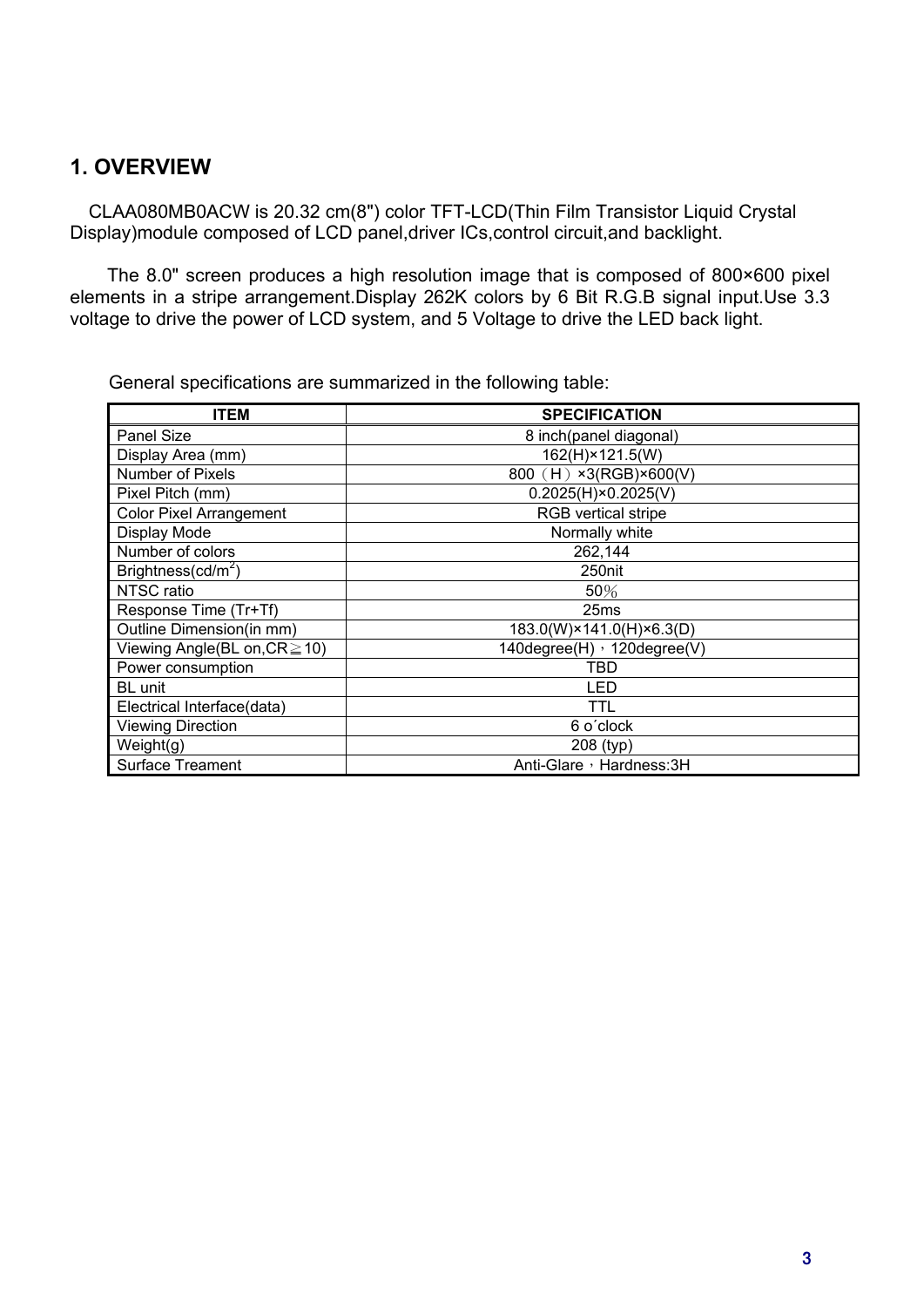# **2. ABSOLUTE MAXIMUM RATINGS**

| <b>Item</b>               | Symbol                              | Min.                     | Max.               | Unit     | <b>Note</b> |
|---------------------------|-------------------------------------|--------------------------|--------------------|----------|-------------|
| Power Supply Voltage      | Vcc                                 | $-0.3$                   | 4.0                |          |             |
| Signal Input Voltage      | R0~R5 / G0~G5<br><b>B0~B5 / CLK</b> | $-0.3$                   | $\text{Vcc} + 0.3$ |          |             |
| <b>Static Electricity</b> | VESDc                               | $-200$                   | 200                |          | [Note2]     |
|                           | VESDm                               | $-15K$                   | 15K                |          |             |
| <b>ICC Rush Current</b>   | <b>IRUSH</b>                        | $\overline{\phantom{a}}$ |                    | Α        | [Note3]     |
| Operation temperature     | $\perp$ op                          | $-30$                    | 70                 | n°       | [Note1]     |
| Storage temperature       | $T_{\text{stg}}$                    | $-40$                    | 80                 | $\gamma$ | [Note1]     |

[Note]

\*1) If uers use the product out off the environment operation range (temperature and humidity),it will concern for visual quality.

\*2)Test Condition: IEC 61000-4-2 ,

VESDc : Contact discharge to input connector

VESDm: Contact discharge to module

\*3) The Input pulse-current measurement system as below:



Control signal: $High(+3.3V) \rightarrow Low(GND)$ 

Supply Voltage of rising time should be from R3 and C2 tune to 550 us.

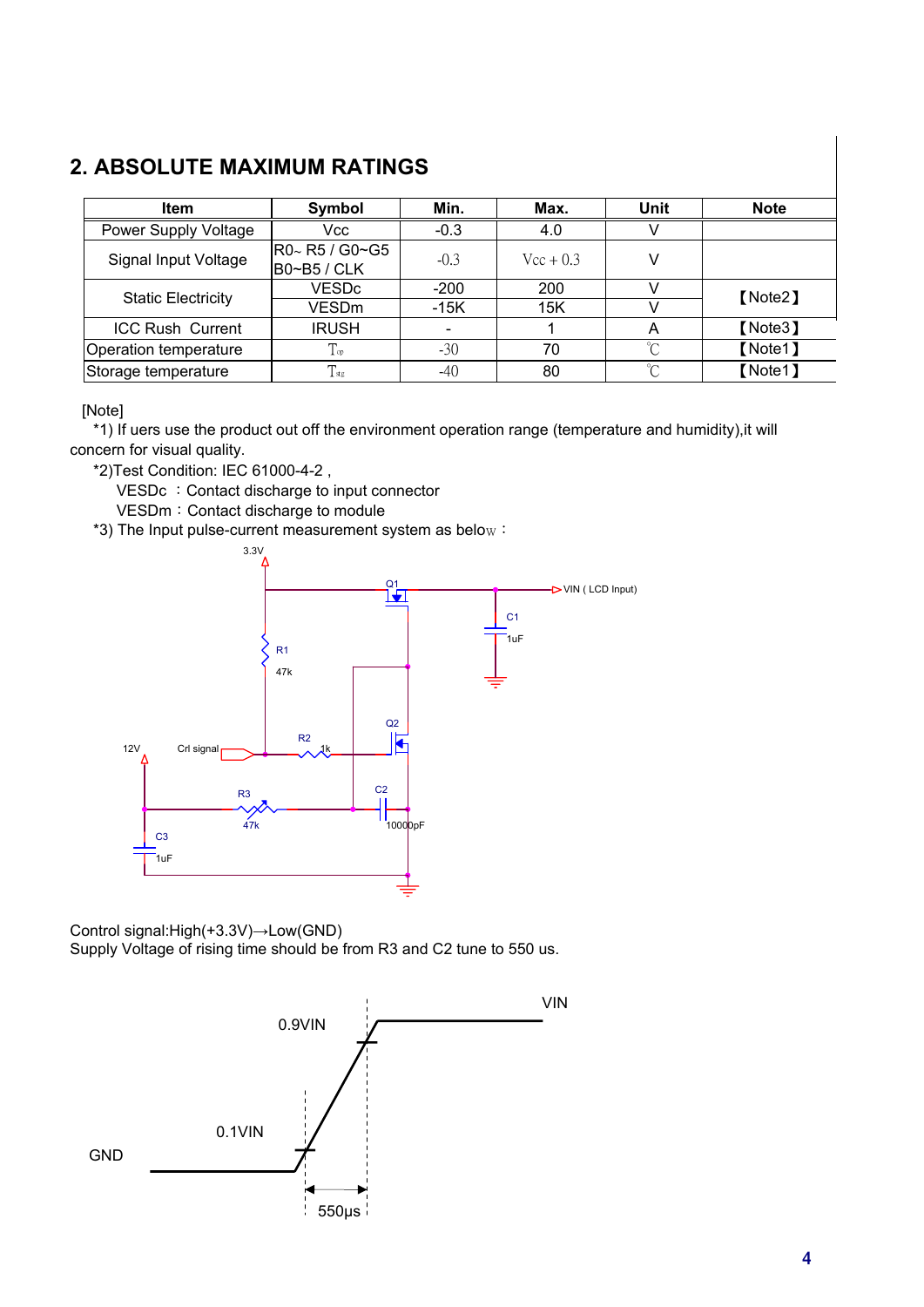# **3.ELECTRICAL CHARACTERISTICS**

3.1TFT LCD Power Voltage

|           |                              |        |        |        |      |      | $Ta=25^{\circ}C$ |
|-----------|------------------------------|--------|--------|--------|------|------|------------------|
|           | <b>Item</b>                  | Symbol | Min.   | Typ    | Max. | Unit | <b>Note</b>      |
|           | Power Supply Voltage For LCD | VCC    | 3.0    | 3.3    | 3.6  |      | [Note1]          |
|           | Power Supply Voltage For LED | VDD    | 4.5    |        | 5.5  |      |                  |
|           | Logic Input Voltage          | VIH    | 0.7VCC |        | VCC  |      |                  |
|           | <b>VIL</b>                   |        |        | 0.3VCC |      |      |                  |
| ADJ Input | Input Voltage(high)          | VIH    | 3.0    |        | 3.3  |      |                  |
| Voltage   | Input Voltage(low)           | VIL    | GND    |        | 0.3  |      |                  |

#### [Note1]VCC –dip codition:

- 1) When 2.7  $V \leq VCC < 3.0V \cdot td \leq 10ms$ .
- 2) VCC $>3.0V$ <sup>,</sup> VCC-dip condition should be same as VCC-turn-on condition.



#### 3.2 TFT-LCD current consumption

| ltem                     | <b>Symbol</b> | Min.                                           | Typ | Max. | Unit | <b>Note</b> |
|--------------------------|---------------|------------------------------------------------|-----|------|------|-------------|
| <b>LCD Power Current</b> | ICC           | $\sim$                                         | 150 | 200  | mA   | (Note1)     |
| <b>LED Power Current</b> | IDD           | $\hspace{0.1mm}-\hspace{0.1mm}-\hspace{0.1mm}$ | 450 | 550  | mA   | 【Note2】     |

#### [Note1]

Typical: Under 64 gray pattern Maximum: Under black pattern



 $\cdots$  (a) 64 Gray Pattern  $\cdots \cdots$  (b) Black Pattern  $\cdots \ast$ 

 [Note2] Typical: When VDD is 5V Maximum: When VDD is 4.5V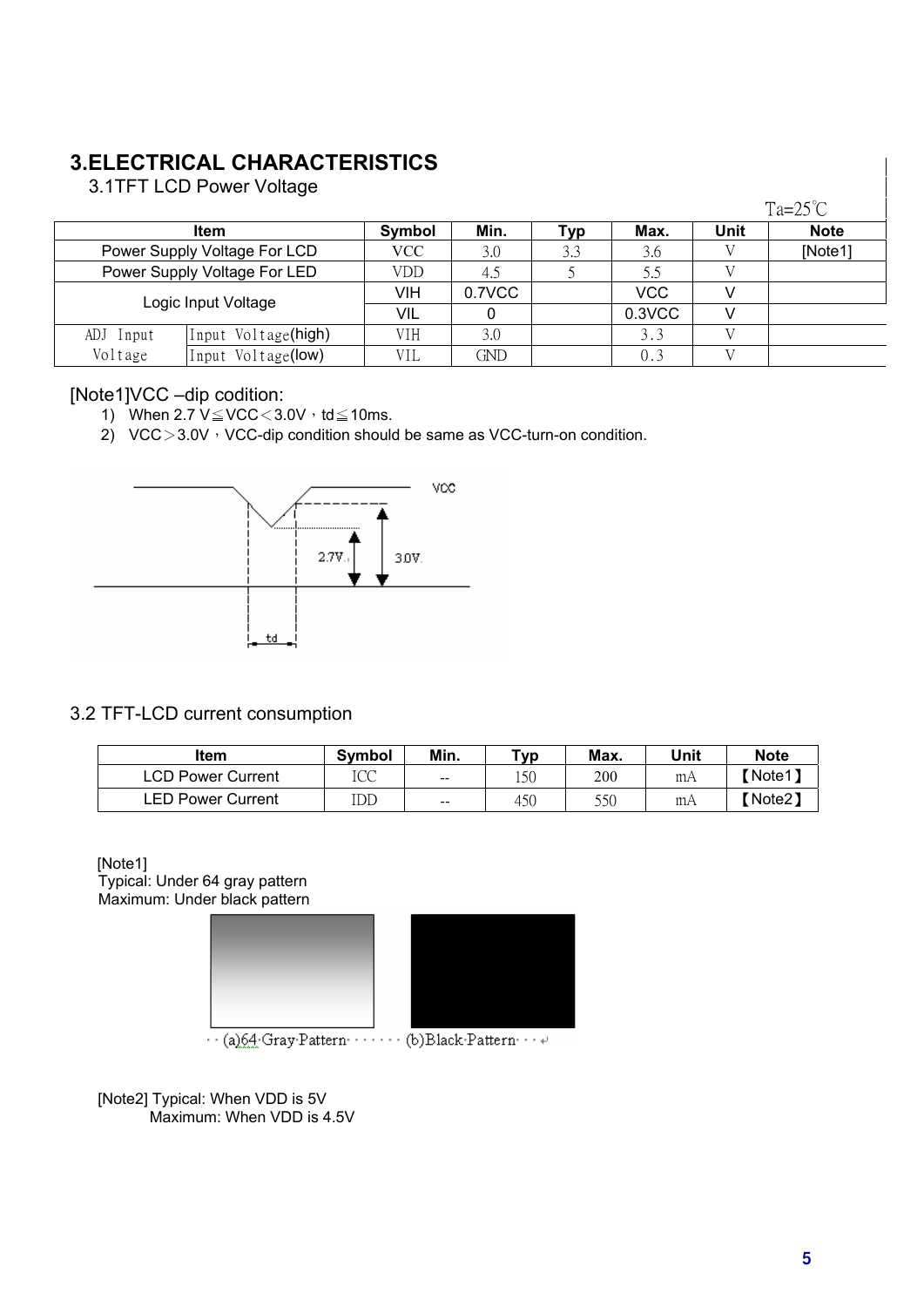# 3.3 Power · Signal sequence



| 0< t1≤10ms                             | 1 sec≤t5 |
|----------------------------------------|----------|
| 50ms≤t2                                | 200ms≤t6 |
| $0\!<\!t3\!\leq\!50\mathsf{ms}$        | 200ms≤t7 |
| 0 <t4≦10ms< td=""><td></td></t4≦10ms<> |          |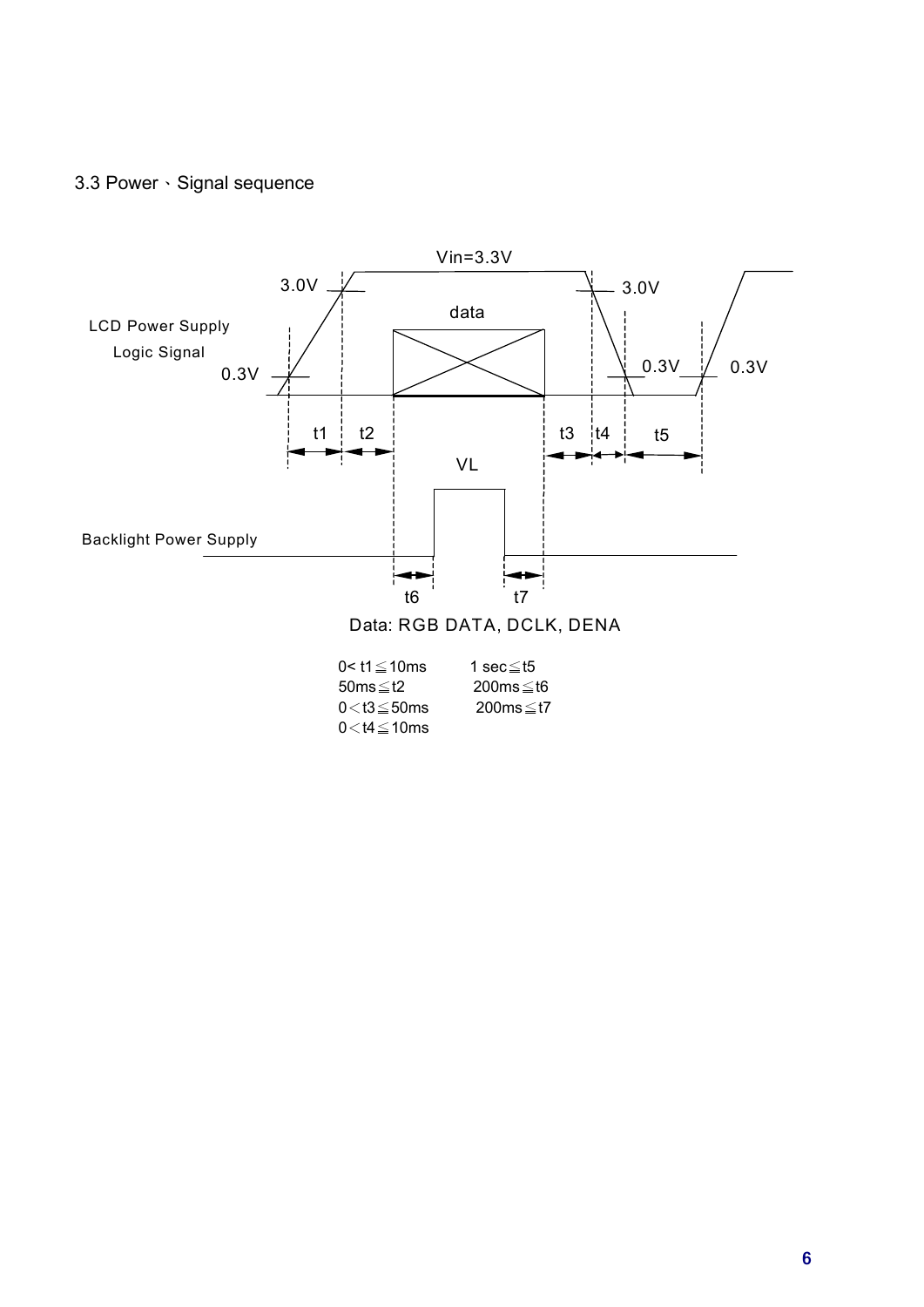# **4. INTERFACE CONNECTION**

#### $CN1:$  Connector type: FR03-S40D-2-E3000

| Pin NO.                 | <b>SYMBOL</b>          | <b>DESCRIPTION</b>                    |
|-------------------------|------------------------|---------------------------------------|
| 1                       | $V_{SS}$               | Power Ground                          |
| $\overline{2}$          | $V_{SS}$               | Power Ground                          |
| $\overline{3}$          | ADJ                    | LED adjust                            |
| $\overline{\mathbf{4}}$ | $V_{LED}$              | Power Supply for LED (VLED = 5.0±0.5) |
| 5                       | $V_{LED}$              | Power Supply for LED (VLED = 5.0±0.5) |
| 6                       | V <sub>LED</sub>       | Power Supply for LED (VLED = 5.0±0.5) |
| $\overline{7}$          | $V_{\rm CC}$           | Power Supply for LCD                  |
| $\overline{8}$          | $V_{\rm CC}$           | Power Supply for LCD                  |
| $\overline{9}$          | <b>DE</b>              | Data Enable                           |
| 10                      | $V_{SS}$               | Power Ground                          |
| 11                      | $V_{SS}$               | Power Ground                          |
| 12                      | $V_{ss}$               | Power Ground                          |
| $\overline{13}$         | B5                     | Blure Data (MSB)                      |
| 14                      | <b>B4</b>              | <b>Blure Data</b>                     |
| $\overline{15}$         | $\overline{B3}$        | <b>Blure Data</b>                     |
| 16                      | $V_{SS}$               | Power Ground                          |
| $\overline{17}$         | <b>B2</b>              | <b>Blue Data</b>                      |
| $\overline{18}$         | <b>B1</b>              | <b>Blue Data</b>                      |
| 19                      | B <sub>0</sub>         | Blue Data (LSB)                       |
| $\overline{20}$         | $V_{SS}$               | Power Ground                          |
| 21                      | G <sub>5</sub>         | Green Data (MSB)                      |
| 22                      | G4                     | Green Data                            |
| 23                      | G <sub>3</sub>         | <b>Green Data</b>                     |
| 24                      | $V_{SS}$               | <b>Power Ground</b>                   |
| $\overline{25}$         | G <sub>2</sub>         | Green Data                            |
| $\overline{26}$         | G <sub>1</sub>         | Green Data                            |
| 27                      | G <sub>0</sub>         | Green Data (LSB)                      |
| $\overline{28}$         | $\overline{V}_{SS}$    | Power Ground                          |
| 29                      | R <sub>5</sub>         | Red Data (MSB)                        |
| 30                      | R <sub>4</sub>         | <b>Red Data</b>                       |
| 31                      | R <sub>3</sub>         | <b>Red Data</b>                       |
| $\overline{32}$         | $V_{SS}$               | Power Ground                          |
| 33                      | R2                     | <b>Red Data</b>                       |
| $\overline{34}$         | R <sub>1</sub>         | <b>Red Data</b>                       |
| $\overline{35}$         | R <sub>0</sub>         | Red Data (LSB)                        |
| 36                      | $V_{SS}$               | Power Ground                          |
| 37                      | <b>NC</b>              | None connect                          |
| 38                      | <b>DCLK</b>            | <b>Clock</b>                          |
| 39                      | NC                     | None connect                          |
| $\overline{40}$         | $\overline{\text{NC}}$ | None connect                          |

#### Remarks:

1) ADJ adjust brightness to control Pin, Pulse duty the bigger the brighter.

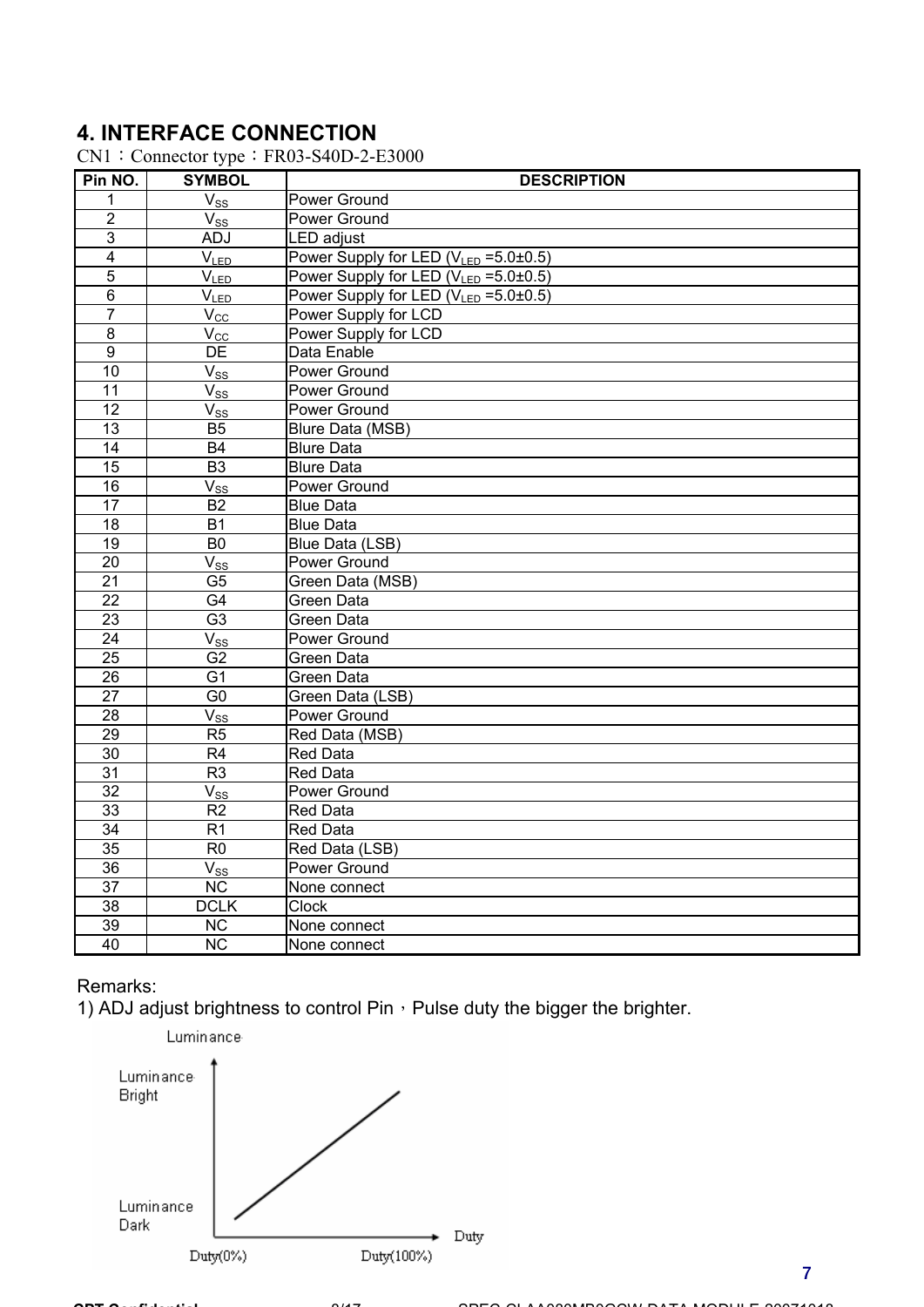2)ADJ signal=0~3.3V > operation frequency : 20KHZ±5KHz



3)  $V_{SS}$  Pin must ground contact  $\cdot$  can not be floating.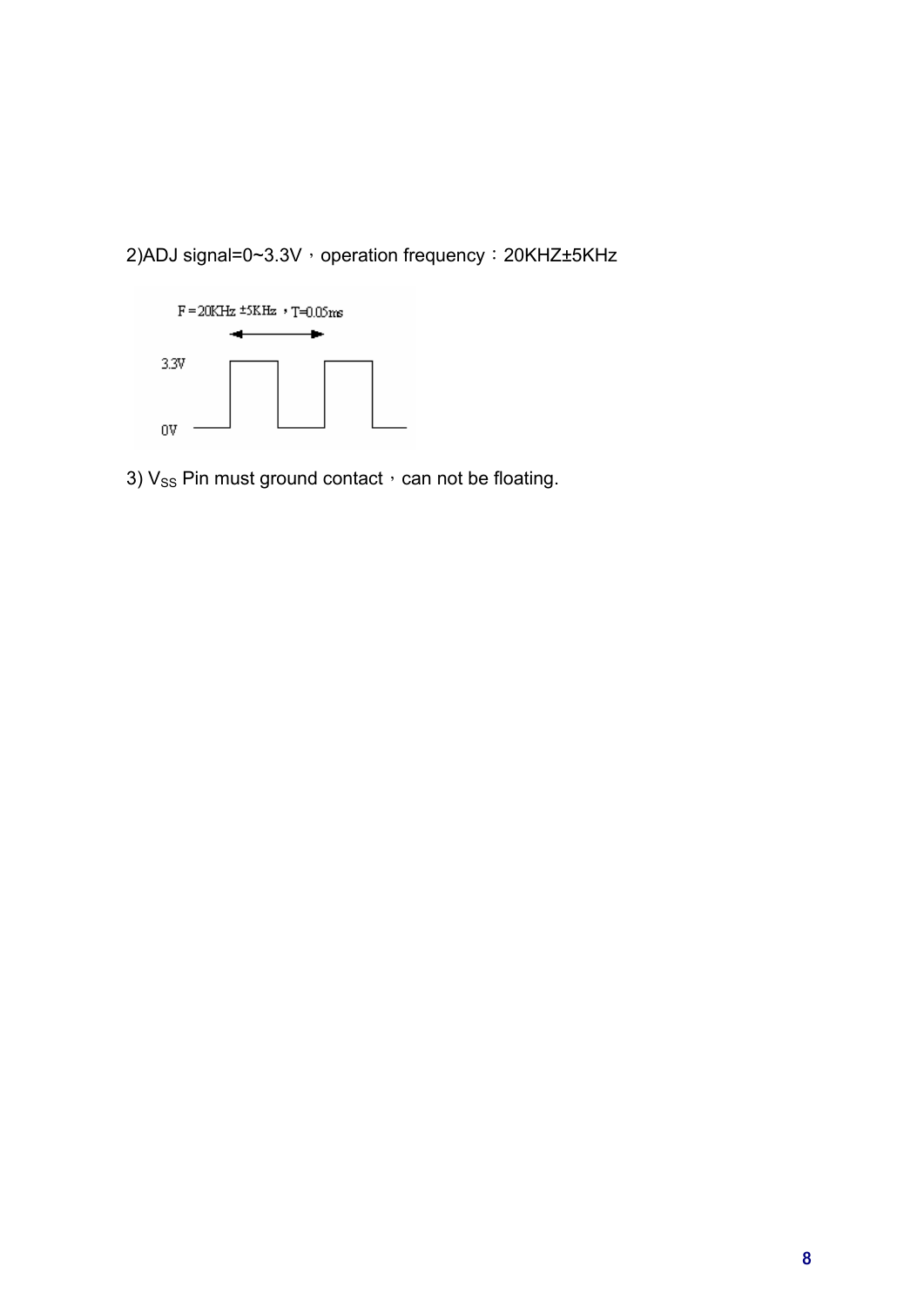# **5. INPUT SIGNAL(DE ONLY MODE)**

5.1 Timing Specification

|                  | <b>SYMBOL</b> | MIN.       | TYP.                     | MAX.                           | <b>UNIT</b> |       |      |             |
|------------------|---------------|------------|--------------------------|--------------------------------|-------------|-------|------|-------------|
|                  |               |            | Dot clock                | $t_{\scriptstyle\textrm{CLK}}$ | 32          | 38.28 | 43   | <b>MHz</b>  |
|                  | <b>DCLK</b>   |            | High level width         | <u>t<sub>wсн</sub></u>         | $- -$       | 13    | --   | ns          |
|                  |               |            | Low level width          | t <sub>WCL</sub>               |             | 13    | --   | ns          |
|                  |               |            | <b>Horizontal Period</b> | t <sub>НР</sub>                | 976         | 1016  | 1056 | tCLK        |
|                  |               | Horizontal | Horizontal Valid         | t <sub>HV</sub>                | 800         | 800   | 800  | <b>tCLK</b> |
|                  | <b>DENA</b>   |            | <b>Horizontal Blank</b>  | t <sub>HBK</sub>               | 176         | 216   | 256  | <b>tCLK</b> |
| <b>LCD Input</b> |               | Vertical   | Frame                    | $f_{\vee}$                     | 55          | 60    | 65   | Hz          |
| timing           |               |            | <b>Vertical Period</b>   | t <sub>∨P</sub>                | 625         | 628   | 631  | tн          |
|                  |               |            | <b>Vertical Valid</b>    | $t_{VV}$                       | 600         | 600   | 600  | tμ          |
|                  |               |            | <b>Vertical Blank</b>    | $t_{\rm VBK}$                  | 25          | 28    | 31   | tн          |
|                  | Data          |            | Setup Time               | $t_{DS}$                       | 6           |       | --   | ns          |
|                  |               |            | <b>Hold Time</b>         | t <sub>DH</sub>                | 12          |       |      | ns          |
|                  | DE            |            | Setup Time               | $t_{\text{DES}}$               | 6           |       | --   | ns          |
|                  |               |            | <b>Hold Time</b>         | $t_{DEH}$                      | 12          |       | --   | ns          |

#### 5.2 Timing Chart:





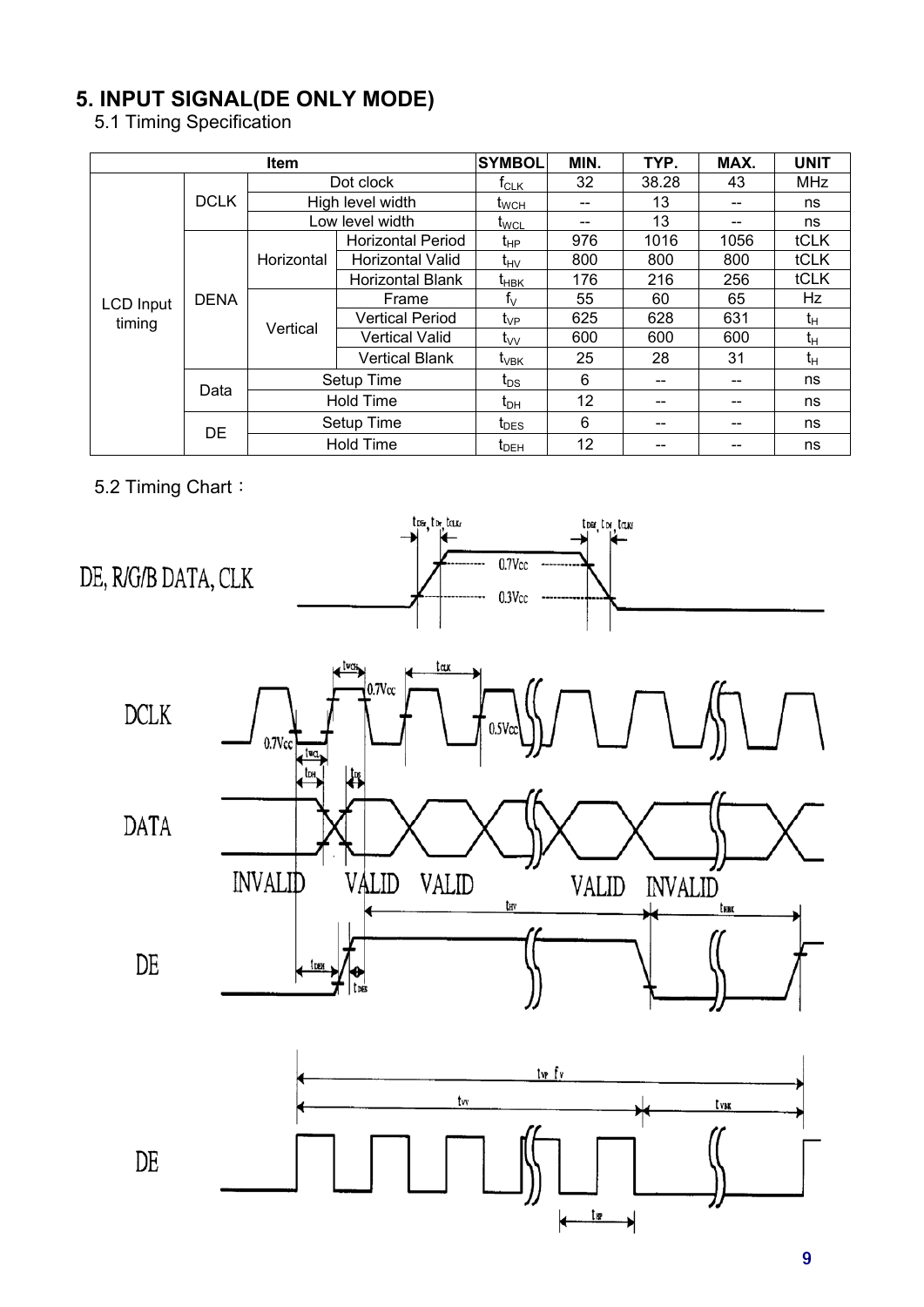| 5.3 Color Data Assignment |  |  |  |  |
|---------------------------|--|--|--|--|
|---------------------------|--|--|--|--|

| COLOR        | <b>INPUT</b>   |                |                | R DATA         |                |                |                  |                |                | <b>G DATA</b>  |                |                |                |                |                  | <b>B DATA</b>  |                  |              |              |
|--------------|----------------|----------------|----------------|----------------|----------------|----------------|------------------|----------------|----------------|----------------|----------------|----------------|----------------|----------------|------------------|----------------|------------------|--------------|--------------|
|              | <b>DATA</b>    | R <sub>5</sub> | R <sub>4</sub> | R <sub>3</sub> | R2             | R <sub>1</sub> | R <sub>0</sub>   | G <sub>5</sub> | G4             | G <sub>3</sub> | G <sub>2</sub> | G <sub>1</sub> | G <sub>0</sub> | B <sub>5</sub> | <b>B4</b>        | B <sub>3</sub> | B <sub>2</sub>   | <b>B1</b>    | B0           |
|              |                | MSB            |                |                |                |                | <b>LSB</b>       | <b>MSB</b>     |                |                |                |                | <b>LSB</b>     | <b>MSB</b>     |                  |                |                  |              | <b>LSB</b>   |
|              | <b>BLACK</b>   | 0              | 0              | 0              | $\mathbf 0$    | 0              | $\mathbf 0$      | 0              | $\mathbf 0$    | $\mathbf 0$    | 0              | 0              | $\mathbf 0$    | $\mathbf 0$    | $\mathbf 0$      | $\mathbf 0$    | 0                | $\mathbf 0$  | 0            |
|              | <b>RED(63)</b> | 1              | 1              | 1              | $\overline{1}$ | $\mathbf{1}$   | $\mathbf{1}$     | $\overline{0}$ | $\overline{0}$ | $\mathbf 0$    | $\overline{0}$ | 0              | $\overline{0}$ | $\overline{0}$ | $\overline{0}$   | $\overline{0}$ | $\overline{0}$   | $\mathbf 0$  | 0            |
| <b>BASIC</b> | GREEN(63)      | $\mathbf 0$    | $\overline{0}$ | $\mathbf 0$    | $\mathbf 0$    | 0              | $\mathbf 0$      | 1              | $\mathbf{1}$   | 1              | $\mathbf{1}$   | 1              | 1              | $\mathbf 0$    | $\mathbf 0$      | $\mathbf 0$    | $\mathbf 0$      | $\mathbf 0$  | $\pmb{0}$    |
|              | COLOR BLUE(63) | $\mathbf 0$    | $\overline{0}$ | $\mathbf 0$    | $\mathbf 0$    | $\mathbf 0$    | $\mathbf 0$      | $\mathbf 0$    | $\mathbf 0$    | $\mathbf 0$    | $\mathbf 0$    | $\mathbf 0$    | $\overline{0}$ | $\mathbf{1}$   | $\mathbf 1$      | $\mathbf 1$    | 1                | 1            | 1            |
|              | <b>CYAN</b>    | 0              | $\mathbf 0$    | $\mathbf 0$    | $\mathbf 0$    | 0              | $\mathbf 0$      | 1              | 1              | 1              | 1              | 1              | 1              | 1              | 1                | $\mathbf{1}$   | 1                | 1            | 1            |
|              | <b>MAGENTA</b> | $\mathbf 1$    | 1              | $\mathbf{1}$   | $\mathbf{1}$   | $\mathbf{1}$   | 1                | $\mathbf 0$    | $\mathbf 0$    | $\mathbf 0$    | $\mathbf 0$    | $\mathbf 0$    | $\pmb{0}$      | $\mathbf{1}$   | $\mathbf 1$      | 1              | $\mathbf 1$      | 1            | 1            |
|              | <b>YELLOW</b>  | 1              | 1              | 1              | 1              | $\mathbf{1}$   | $\mathbf 1$      | 1              | 1              | 1              | 1              | 1              | $\mathbf{1}$   | 0              | $\overline{0}$   | $\overline{0}$ | $\mathbf 0$      | $\mathbf 0$  | 0            |
|              | <b>WHITE</b>   | $\mathbf{1}$   | 1              | $\mathbf 1$    | 1              | $\mathbf{1}$   | 1                | 1              | $\mathbf{1}$   | $\mathbf{1}$   | 1              | 1              | $\mathbf{1}$   | 1              | 1                | 1              | 1                | 1            | $\mathbf{1}$ |
|              | RED(0)         | 0              | 0              | $\mathbf 0$    | $\pmb{0}$      | 0              | $\mathbf 0$      | $\mathbf 0$    | $\mathbf 0$    | $\mathbf 0$    | 0              | $\mathbf 0$    | 0              | 0              | $\boldsymbol{0}$ | $\mathbf 0$    | $\boldsymbol{0}$ | 0            | 0            |
|              | RED(1)         | $\overline{0}$ | $\overline{0}$ | $\mathbf 0$    | $\mathbf 0$    | $\mathbf 0$    | $\mathbf 1$      | $\overline{0}$ | $\overline{0}$ | $\mathbf 0$    | $\overline{0}$ | $\overline{0}$ | $\overline{0}$ | $\overline{0}$ | $\overline{0}$   | $\overline{0}$ | $\overline{0}$   | $\mathbf 0$  | 0            |
|              | RED(2)         | $\mathbf 0$    | $\overline{0}$ | $\mathbf 0$    | $\mathbf 0$    | $\mathbf{1}$   | $\mathbf 0$      | $\mathbf 0$    | $\overline{0}$ | $\mathbf 0$    | $\mathbf 0$    | $\mathbf 0$    | 0              | $\overline{0}$ | $\mathbf 0$      | $\overline{0}$ | $\overline{0}$   | $\mathbf 0$  | $\mathbf 0$  |
| <b>RED</b>   |                |                |                |                |                |                |                  |                |                |                |                |                |                |                |                  |                |                  |              |              |
|              |                |                |                |                |                |                |                  |                |                |                |                |                |                |                |                  |                |                  |              |              |
|              | RED(62)        | $\mathbf 1$    | 1              | $\mathbf 1$    | $\mathbf{1}$   | $\mathbf{1}$   | $\mathbf 0$      | $\mathbf 0$    | $\mathbf 0$    | $\mathbf 0$    | $\mathbf 0$    | $\mathbf 0$    | $\pmb{0}$      | $\mathbf 0$    | $\mathbf 0$      | $\mathbf 0$    | $\pmb{0}$        | $\pmb{0}$    | $\pmb{0}$    |
|              | <b>RED(63)</b> | 1              | 1              | 1              | 1              | $\mathbf{1}$   | $\mathbf{1}$     | $\mathbf 0$    | $\mathbf 0$    | $\mathbf 0$    | $\mathbf 0$    | 0              | $\mathbf 0$    | $\mathbf 0$    | $\overline{0}$   | $\mathbf 0$    | 0                | $\mathbf 0$  | $\pmb{0}$    |
|              | GREEN(0)       | $\mathbf 0$    | $\mathbf 0$    | $\mathbf 0$    | $\mathbf 0$    | 0              | $\mathbf 0$      | $\mathbf 0$    | $\mathbf 0$    | 0              | 0              | 0              | $\overline{0}$ | $\mathbf 0$    | $\mathbf 0$      | $\mathbf 0$    | $\mathbf 0$      | 0            | $\pmb{0}$    |
|              | GREEN(1)       | 0              | 0              | $\mathbf 0$    | $\mathbf 0$    | 0              | $\mathbf 0$      | $\mathbf 0$    | $\mathbf 0$    | 0              | 0              | $\mathbf 0$    | 1              | $\mathbf 0$    | $\mathbf 0$      | $\mathbf 0$    | $\mathbf 0$      | 0            | 0            |
|              | GREEN(2)       | 0              | 0              | $\mathbf 0$    | $\mathbf 0$    | 0              | $\mathbf 0$      | $\mathbf 0$    | $\mathbf 0$    | 0              | $\mathbf 0$    | 1              | 0              | 0              | $\mathbf 0$      | $\mathbf 0$    | $\mathbf 0$      | 0            | 0            |
| <b>GREEN</b> |                |                |                |                |                |                |                  |                |                |                |                |                |                |                |                  |                |                  |              |              |
|              |                |                |                |                |                |                |                  |                |                |                |                |                |                |                |                  |                |                  |              |              |
|              | GREEN(62)      | 0              | 0              | 0              | $\pmb{0}$      | 0              | $\mathbf 0$      | 1              | 1              | 1              | 1              | 1              | 0              | 0              | $\mathbf 0$      | $\mathbf 0$    | 0                | 0            | 0            |
|              | GREEN(63)      | 0              | $\mathbf 0$    | $\mathbf 0$    | $\mathbf 0$    | $\mathbf 0$    | $\overline{0}$   | 1              | $\mathbf{1}$   | $\mathbf{1}$   | 1              | 1              | $\mathbf{1}$   | $\overline{0}$ | $\mathbf 0$      | $\mathbf 0$    | $\mathbf 0$      | $\mathbf 0$  | $\mathbf 0$  |
|              | BLUE(0)        | $\overline{0}$ | $\mathbf 0$    | $\mathbf 0$    | $\mathbf 0$    | 0              | $\mathbf 0$      | $\overline{0}$ | $\mathbf 0$    | $\mathbf 0$    | $\mathbf 0$    | $\mathbf 0$    | 0              | 0              | $\overline{0}$   | $\mathbf 0$    | $\overline{0}$   | $\mathbf 0$  | 0            |
|              | BLUE(1)        | 0              | 0              | $\mathbf 0$    | $\mathbf 0$    | 0              | $\mathbf 0$      | $\mathbf 0$    | $\overline{0}$ | 0              | $\mathbf 0$    | $\mathbf 0$    | 0              | 0              | $\mathbf 0$      | $\overline{0}$ | $\mathbf 0$      | $\mathbf 0$  | 1            |
|              | BLUE(2)        | $\mathbf 0$    | $\mathbf 0$    | $\overline{0}$ | $\mathbf 0$    | $\mathbf 0$    | $\mathbf 0$      | $\mathbf 0$    | $\overline{0}$ | $\mathbf 0$    | $\overline{0}$ | $\mathbf 0$    | 0              | $\mathbf 0$    | $\mathbf 0$      | $\mathbf 0$    | $\mathbf 0$      | $\mathbf{1}$ | 0            |
| <b>BLUE</b>  |                |                |                |                |                |                |                  |                |                |                |                |                |                |                |                  |                |                  |              |              |
|              | BLUE(62)       | 0              | 0              | $\mathbf 0$    | $\pmb{0}$      | 0              | $\boldsymbol{0}$ | 0              | $\mathbf 0$    | $\mathbf 0$    | 0              | $\mathbf 0$    | $\mathbf 0$    | 1              | $\mathbf 1$      | $\mathbf 1$    | 1                | 1            | $\pmb{0}$    |
|              | BLUE(63)       | 0              | $\mathbf 0$    | $\mathbf 0$    | $\mathbf 0$    | $\mathbf 0$    | $\mathbf 0$      | $\mathbf 0$    | $\mathbf 0$    | $\mathbf 0$    | $\mathbf 0$    | $\overline{0}$ | $\mathbf 0$    | 1              | 1                | 1              | 1                | 1            | 1            |

#### [Note]

(1) Definition of Gray Scale

color(n): n is series of Gray Scale

The more n value is, the bright Gray Scale.

(2)Data:1-High,0-Low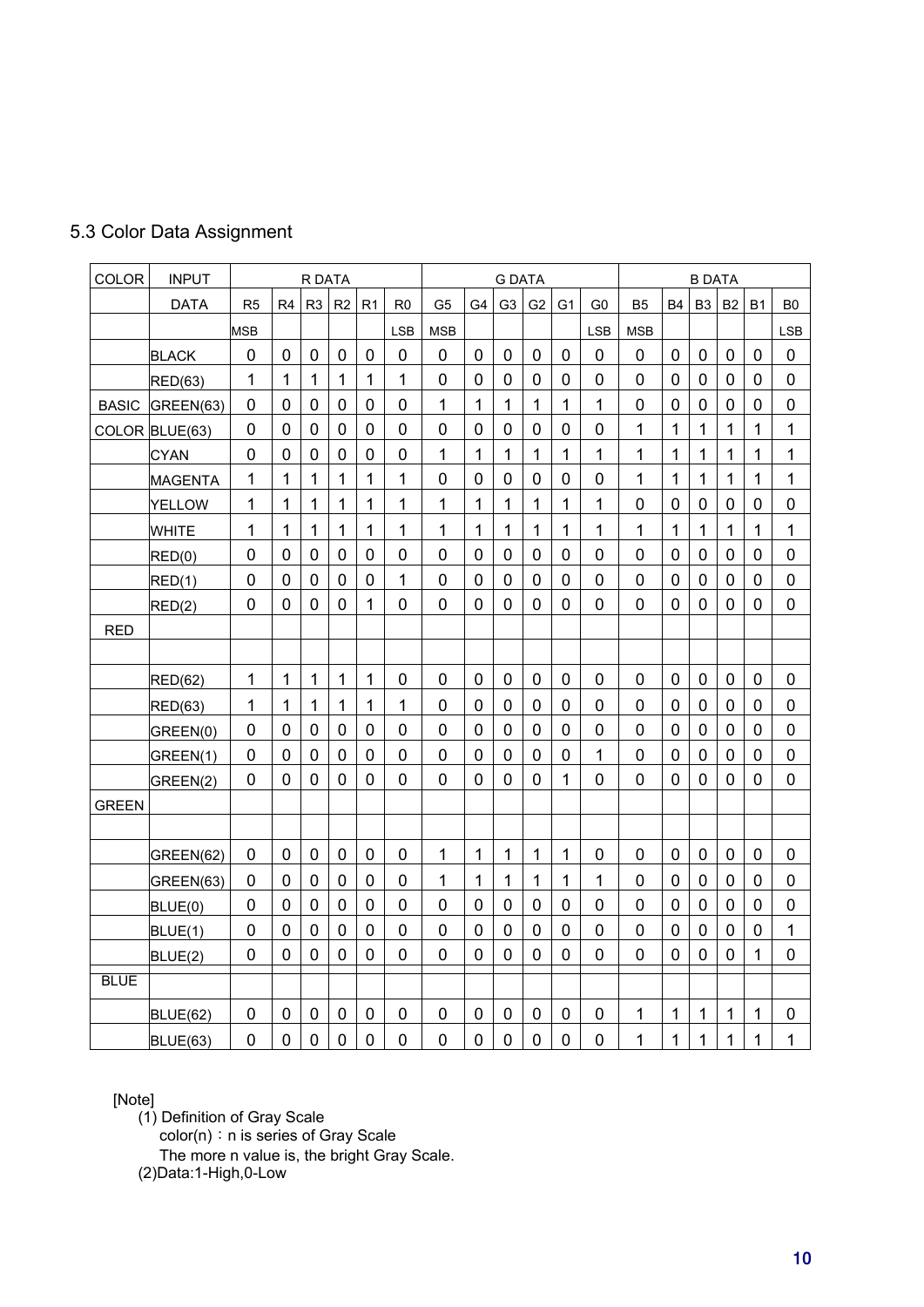# **6. BLOCK DIAGRAM**

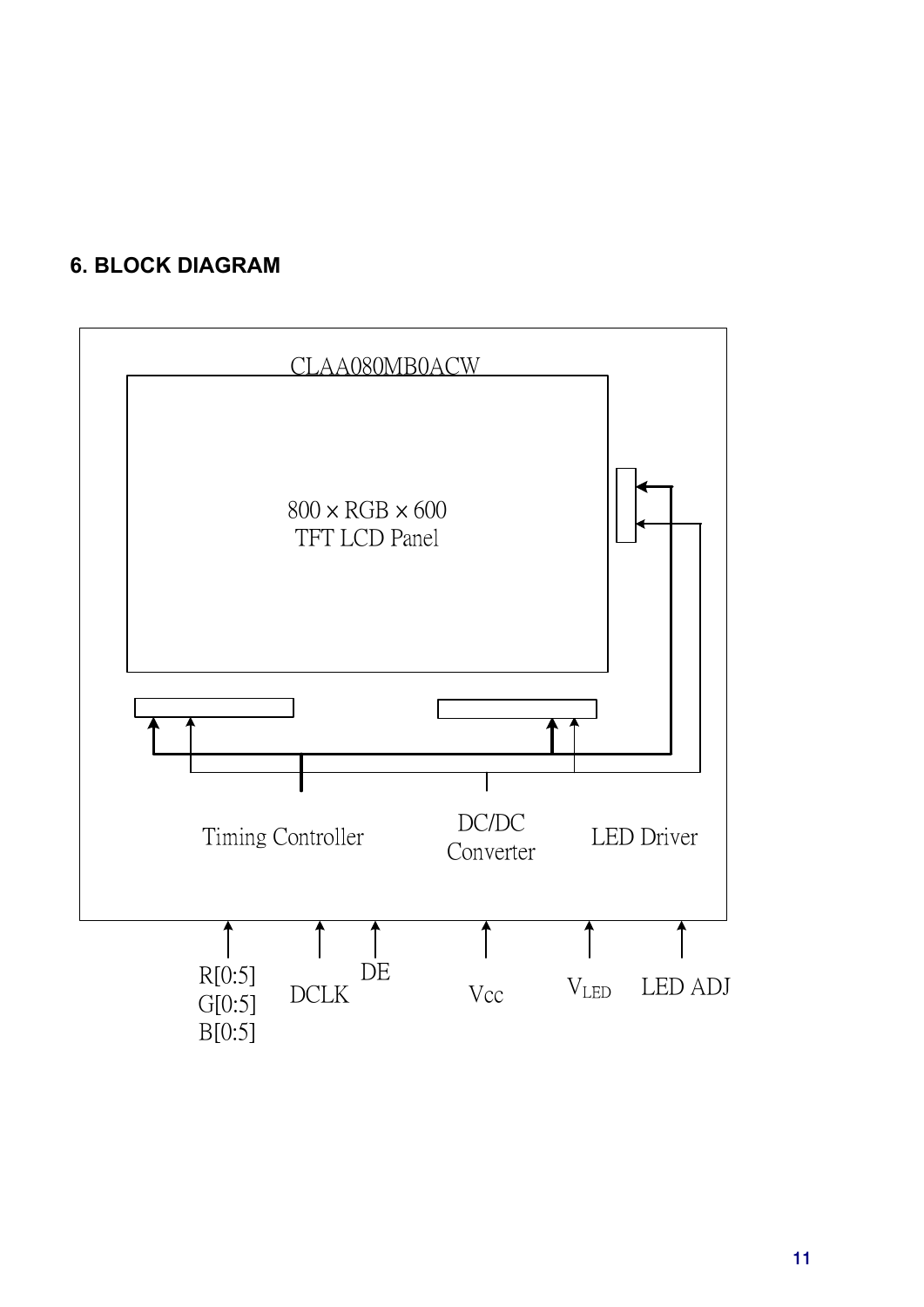# **7. MECHANICAL DIMENSION**

7.1 Front Side



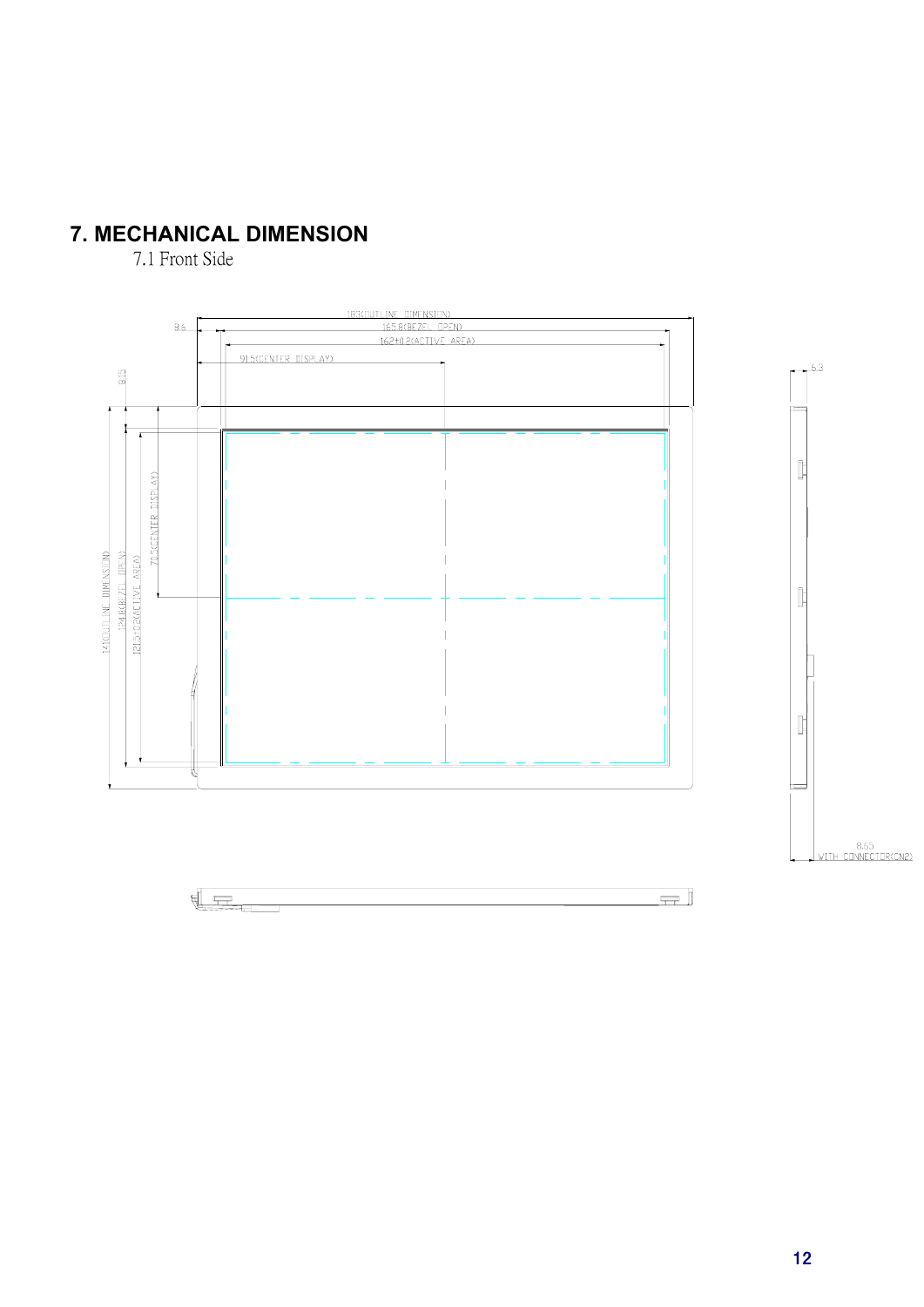#### 7.2 Rear Side



NOTE:

- 1. GENERAL TOLERANCE: ±0.3mm
- 2. 6 O'CLOCK DIRECTION IS THE OPTIMUM VIEWING ANGLE.
- 3. CONNECTOR TYPE: STARCONN 089N40-000R00-G2 or CONN-TEK FR03-S40D-2-E3000
- 4. STIFFENER LENGTH OF FPC MUST BE 6.0mm MAX.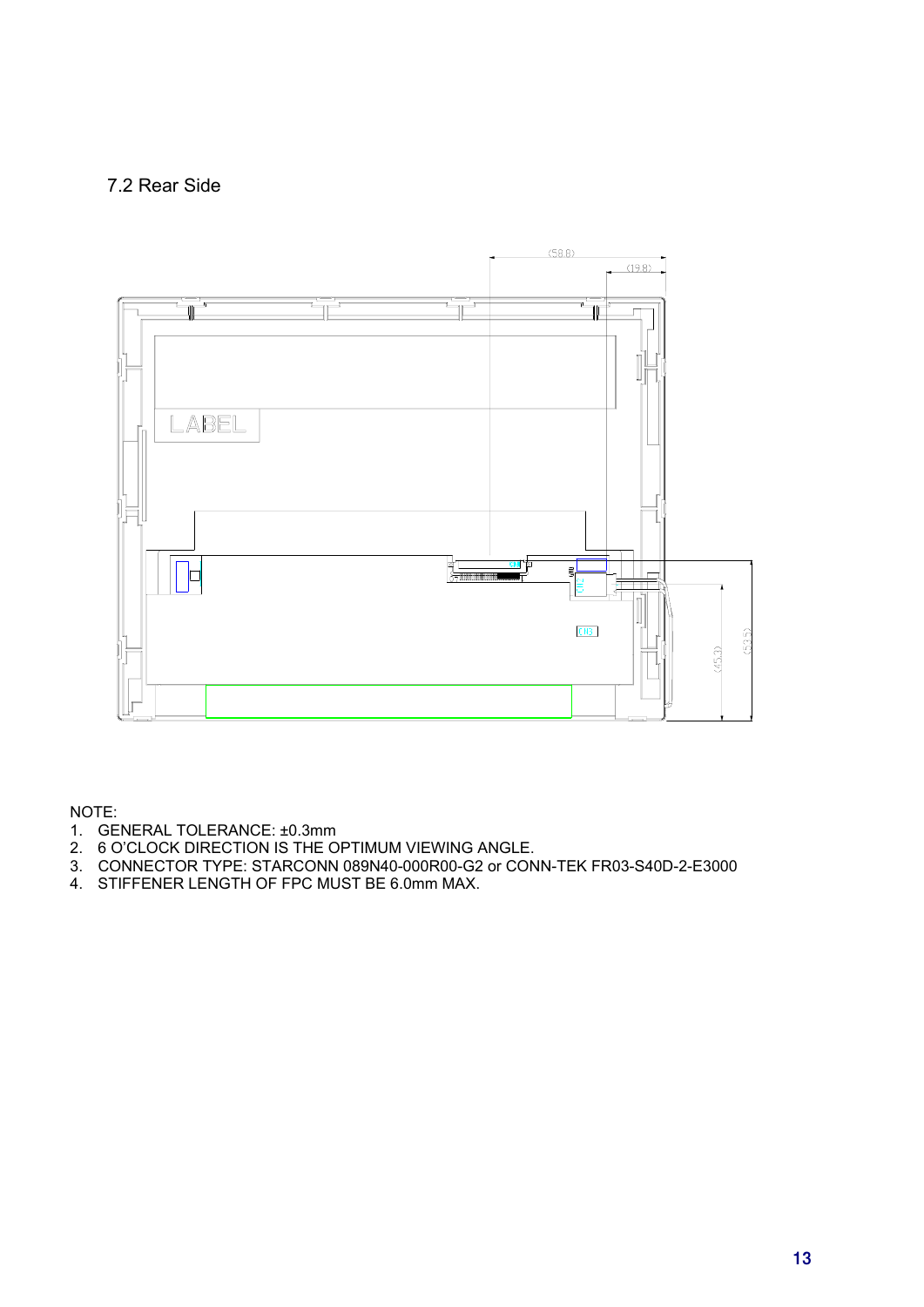# **8. OPTICAL CHARACTERISTICS**

#### Ta= $25^{\circ}$ C

| <b>ITEM</b>      |                         | <b>SYMBOL</b>   | <b>CONDITION</b>                       | MIN.           | TYP.           | MAX.           | <b>UNIT</b>       | Remarks     |
|------------------|-------------------------|-----------------|----------------------------------------|----------------|----------------|----------------|-------------------|-------------|
| Contrast         |                         | <b>CR</b>       | $\theta = \phi = 0^{\circ}$<br>Point-5 | 450            | 500            |                |                   | $*1)$       |
| Luminance        | Luminance<br>(CEN)      | $\mathbf L$     | $\theta = \phi = 0^{\circ}$            | 200            | 250            |                | cd/m <sup>2</sup> | $*2)$       |
|                  | Luminance<br>Uniformity | L               | $\theta = \phi = 0^{\circ}$            | 70             | 80             |                | $\frac{0}{0}$     | $*2)$       |
| Color saturation |                         |                 |                                        |                | 50             |                | $\frac{0}{0}$     |             |
| Response Time    |                         | $tr+tf$         | $\theta = \phi = 0^{\circ}$            |                | 25             | 30             | ms                | $*3)*5)$    |
| View angle       | Horizontal              |                 | $CR \ge 10$                            | 130            | 140            |                | $\circ$           | $*4)$       |
|                  | Vertical                |                 | Point-5                                | 110            | 120            | --             | $\circ$           | $*4)$       |
|                  | White                   | Wx<br>Wy        |                                        | 0.273<br>0.289 | 0.313<br>0.329 | 0.353<br>0.369 |                   |             |
| Color            | Red                     | Rx<br>Ry        | $\theta = \phi = 0^{\circ}$            | 0.577<br>0.301 | 0.607<br>0.331 | 0.637<br>0.361 | --                |             |
| Coordinate       | Green                   | Gx<br>Gy        | Point-5                                | 0.295<br>0.565 | 0.325<br>0.595 | 0.355<br>0.625 |                   | $*1)*2)*3)$ |
|                  | Blue                    | Bx<br><b>By</b> |                                        | 0.114<br>0.065 | 0.147<br>0.095 | 0.177<br>0.125 |                   |             |

Remark<sub>s</sub>:

\*1)Measure condition:  $25^\circ$ C $\pm 2^\circ$ C  $\cdot$  60 $\pm$ 10%RH $\cdot$  under10 Lux in the dark room.BM-5A (TOPCON) $\cdot$  viewing angle $2^\circ \cdot \text{VCC}=3.3\text{V} \cdot \text{VDD}=5\text{V}$ .



\*2) Definition of contrast ratio:

Contrast Ratio (CR)= (White) Luminance of ON ÷ (Black) Luminance of OFF

\*3) Definition of luminance:

Measure white luminance on the point 5 as figure8-1 Definition of Luminance Uniformity: Measure white luminance on the point1~9 as figure8-1  $\triangle L = [L(Min)/L(Max)] \times 100$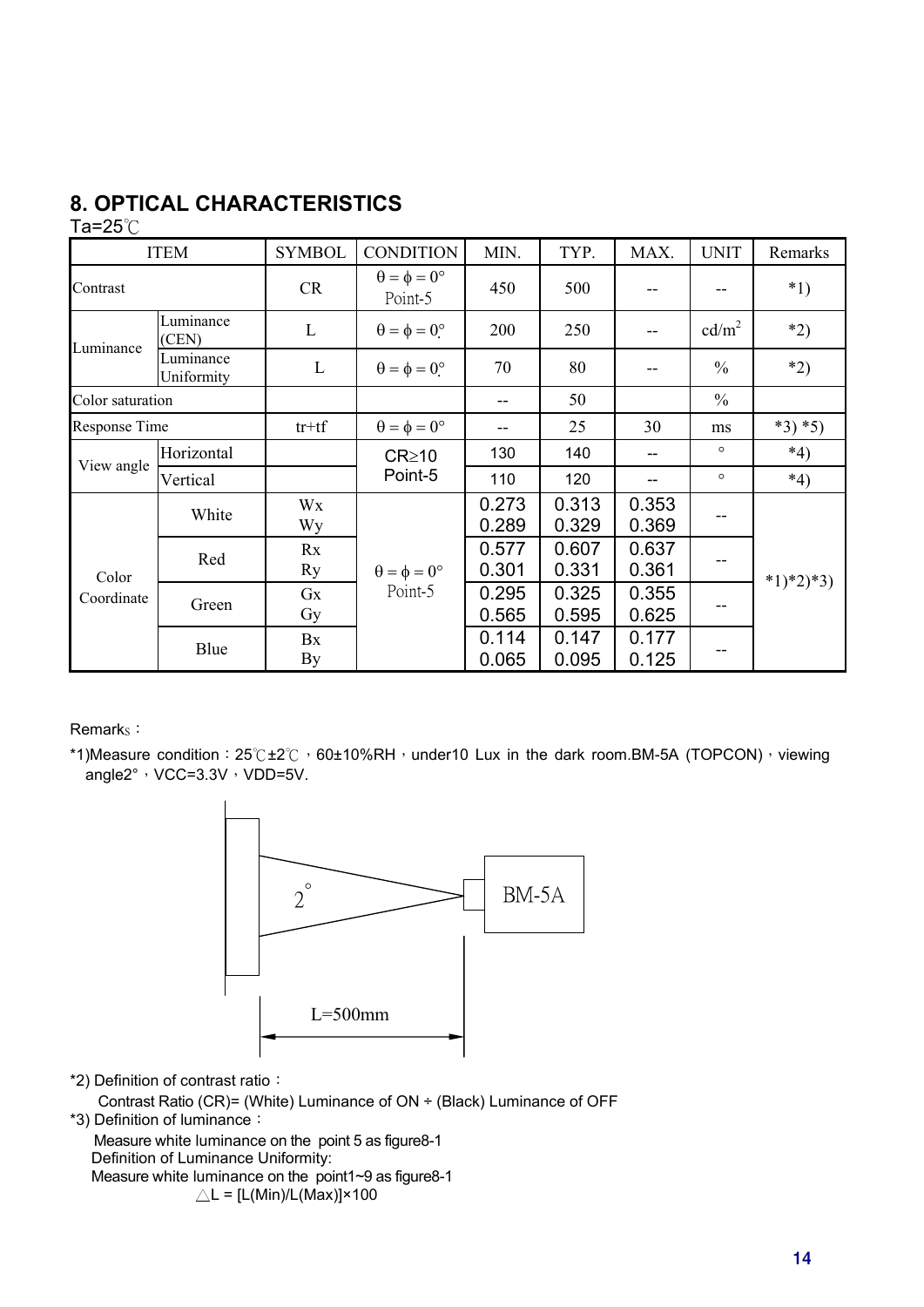

Fig8-1 Measuring point

\*4) Definition of Viewing Angle( $\theta, \psi$ ),refer to Fig8-2 as below : These items are measured by EZ-CONTRAST(ELDIM) in the dark room. (no ambient light).





Fig8-2 Definition of Viewing Angle





Fig8-3 Definition of Response Time(White-Black)